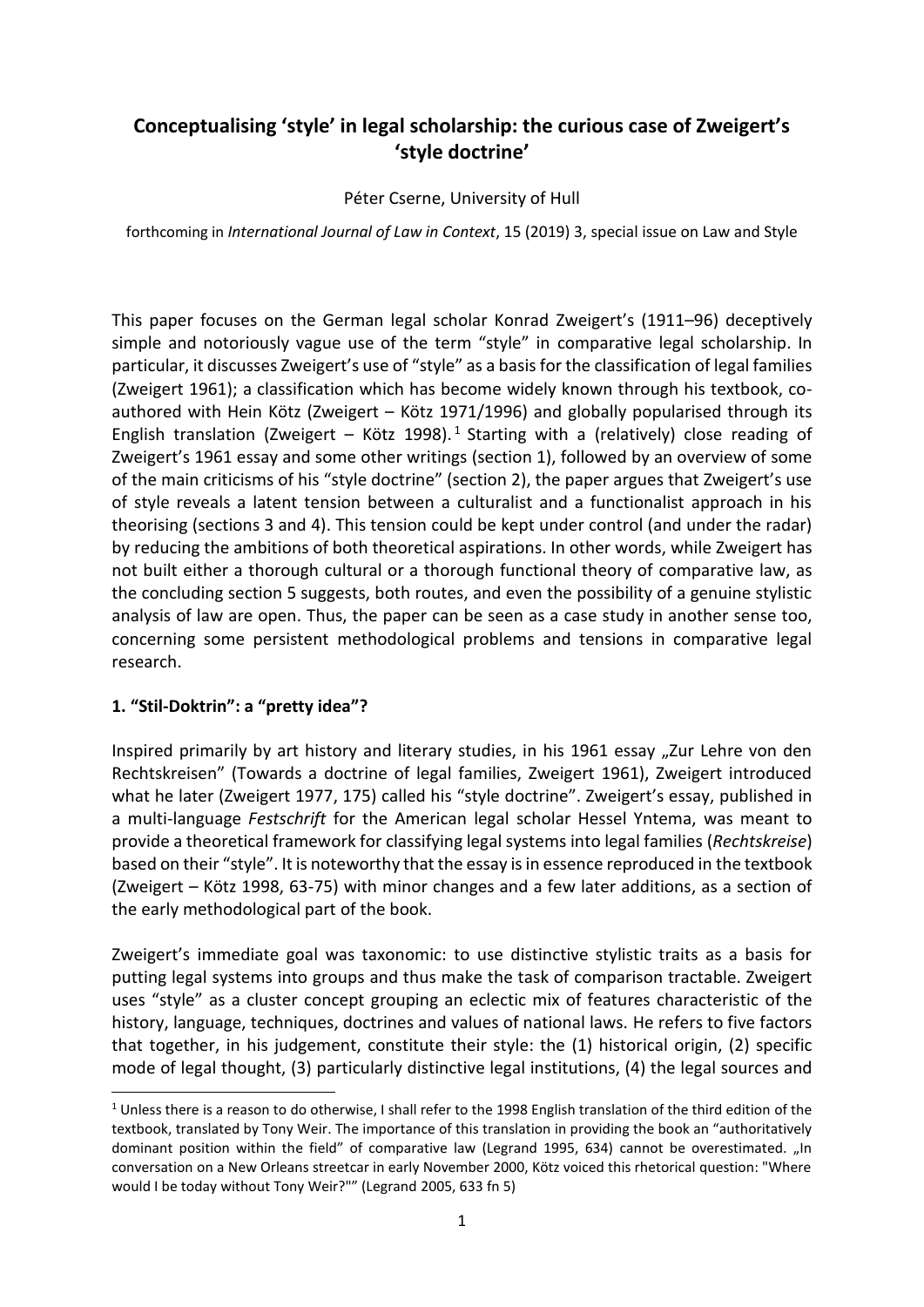their interpretation, and (5) ideological factors (Zweigert 1961, 48, see also Zweigert – Kötz 1998, 69).

Zweigert's basic claim is that the style of a legal system is a composite of heterogeneous elements. If we want to explicate the concept of style used in this essay, it would roughly refer to those features (*stilprägende Elemente*) which are (not each individually necessary but) jointly sufficient to identify characteristic differences between complex mental or social constructs such as legal systems and their groups.

The main contribution of this approach to comparative law debates seems to be that Zweigert, like René David (1950) a few years earlier, emphasized a plurality of defining characteristics rather than defining legal families by just one factor as it happened in earlier literature. That seems an important (though not unproblematic) contribution, regardless of whether it is called 'style' or something else. Indeed, as Zweigert emphasised at the end of his analysis both in the essay (1961, 55) and the textbook, his aim was not "to offer a new grouping of legal systems but rather to use the concept of style in the context of law to elucidate better than has hitherto been done the criteria which should be employed in grouping the legal systems together and deciding which group a particular system belongs to." (Zweigert – Kötz 1998, 75) The classification builds on the one suggested by Arminjon, Nolde and Wolff (1950, 42-53) and distinguishes eight legal families: Romanistic, German, Nordic, Anglo-Saxon, Communist, Far-Eastern (non-Communist), Islamic, Hindu.

Here, however, our concern is more closely with Zweigert's conceptual and terminological choice in grouping this plurality of criteria under the label 'style'. This choice matters because Zweigert's broader ambition was thoroughly and undeniably theoretical: to provide system and method for comparative law, both as an academic discipline and a university subject – all this in the post-war Western German legal and political context.

This ambition was strongly expressed in some of his earlier writings (Zweigert 1950, 1952, Aubin-Zweigert 1952). In those pieces he used the term "style" frequently although not always in the same or similar sense as in 1961 (Zweigert 1950, 355, 357; 1952, 400, 403, 404, 405). He also referred to the same ideas by other terms such as "milieu" (inspired by René David; Zweigert 1952, 403) or "structure of thinking" (*Denkstruktur,* translating Roscoe Pound's "mental habits governing judicial and juristic craftsmanship", Zweigert 1952, 404). Yet, the term "style" appeared already in a book review he wrote in 1950 suggesting that the classification of legal systems into families only makes sense "if we explore, based on their historical background, the essential differences between the legal *style* of Romanistic, Germanic, Anglo-American, Slavic, Asian and religious laws." (Zweigert 1950, 355, my emphasis) Note that the legal families identified here are different from those suggested in 1961.

In introducing his style doctrine, Zweigert's explicit sources include art history (Goethe, Wölffin), social psychology (Wundt), economics (Spiethoff) and canon law. In this section, I shall briefly analyse his use of this heterogeneous list of sources, in order to see how they throw light on what Zweigert means by style. As I shall argue, these sources provided associative inspiration rather than a methodological basis for his theoretical move. Zweigert's rather superficial use of these sources demonstrates that he has chosen an interesting and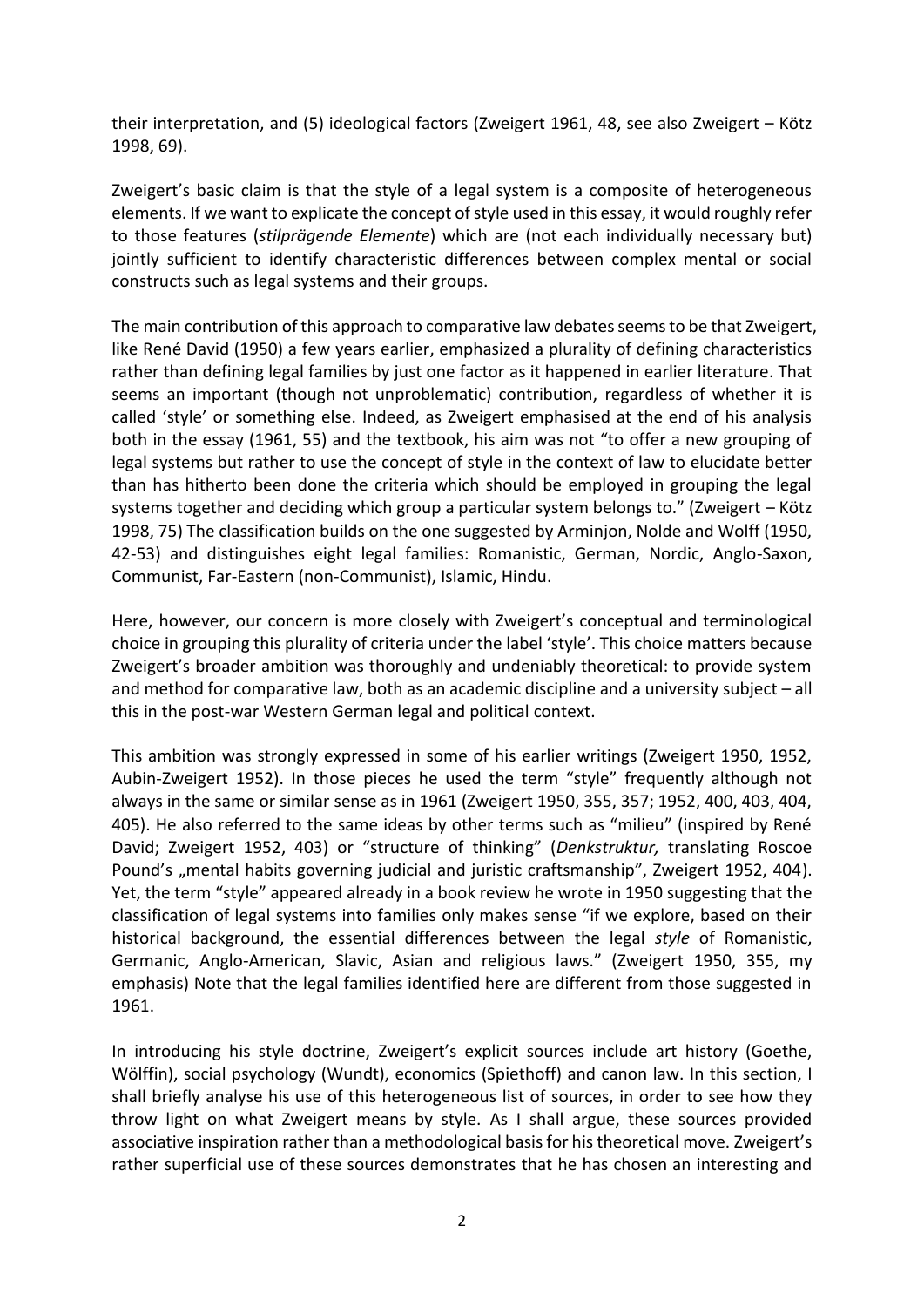promising new label for the old taxonomic exercise in comparative law but his reliance on contemporary discussions on style in cultural studies was not sufficient to reap the full benefits of this terminological choice. I shall come back to this point in the following sections.

Zweigert justified the borrowing of the term in 1961 thus:

"The concept of style which had served as a distinguishing criterion in the literary field and the fine arts has long been used in other fields. Style in the arts signifies the distinctive element [*Eigenheit*] of a work or its unity of form but many other disciplines use this fertile concept to indicate a congeries of particular features [*ganze Inbegriffe von Eigenheiten*] which the most diverse objects of study may possess." (Zweigert 1961, 46, translation in Zweigert – Kötz 1998, 68 slightly modified)

To elaborate, he mentions a number of examples from various disciplines. First, he refers to a short theoretical article by Goethe (1788), already quoted in the epigraph, which identifies style, in contrast to imitation of nature and manner [*Manier*] as the highest form of art. 2 Goethe's article uses style as a term of praise which one should employ when the artist grasps the essence of the represented object. Although in the 1961 essay Zweigert used the term descriptively, some of his earlier remarks suggest that occasionally he also used the term in an evaluative sense, as a term of appreciation, e.g. when speaking of someone achieving "the profundity of a stylistic comparison" (Zweigert 1950, 357).

Second, Zweigert (1961, 46, n 3) refers to the classic study of the art historian Heinrich Wölffin (1947/1915), to legal historian Franz Wieacker (1953, 5)<sup>3</sup> and to a particular passage in volume 9 of Wilhelm Wundt's monumental social psychology (Wundt 1918, 455–6).<sup>4</sup> The two latter references stand as loose inspirations for the idea that the "spirit" of historical legal systems is best grasped through their characteristic institutions (the third element of style).

Zweigert's next reference is to canon 20 of the 1917 *Corpus Iuris Canonici* (Code of Canon Law) where *stilus curiae*, i.e. unwritten practices of the Papal court are mentioned as a tool of interpretation (Strätz 1986, 55–7). But this reference does not go into any detail of the origins and significance of this legal concept. Zweigert merely points at the terminology without analysing the doctrinal concept or analogising it to his use of style.<sup>5</sup>

Finally, he briefly discusses the use of "economic style" by the German economist Arthur Spiethoff (1933, 56) as a summary term for those features that determine economic life of

1

<sup>&</sup>lt;sup>2</sup> Goethe uses these three concepts to distinguish three ways of mimicking nature as three conceptions of art. Depending on the object represented and the character of the artist, all three conceptions are valid, as long as there is harmony between the object and the character. For a modern interpretation of Goethe's theory, and especially his use of "style" as a term of praise, see Forssman 2005, 55.

<sup>3</sup> Note that in another classic work, undoubtedly known to Zweigert, legal historian Wieacker discussed Triepel and Kantorowicz and their use of the term "style" and explained his terminological choice against it (Wieacker 1952, 10. fn 2). Zweigert did not refer to either Triepel or Kantorowicz.

<sup>4</sup> This reference is somewhat ambiguous as Zweigert does not make clear if he agrees with Wundt's claims on the difficulties of identifying common elements across legal systems.

<sup>&</sup>lt;sup>5</sup> In the new CIC which came into force in 1983, the canon on judicial custom as a method of interpretation was rephrased, dropping the term "stilus". In the second and third editions of the textbook, published after 1983, Zweigert and Kötz did not update this reference. Perhaps they did not know much about the historical importance of the term for a legal understanding of style or simply did not consider the issue.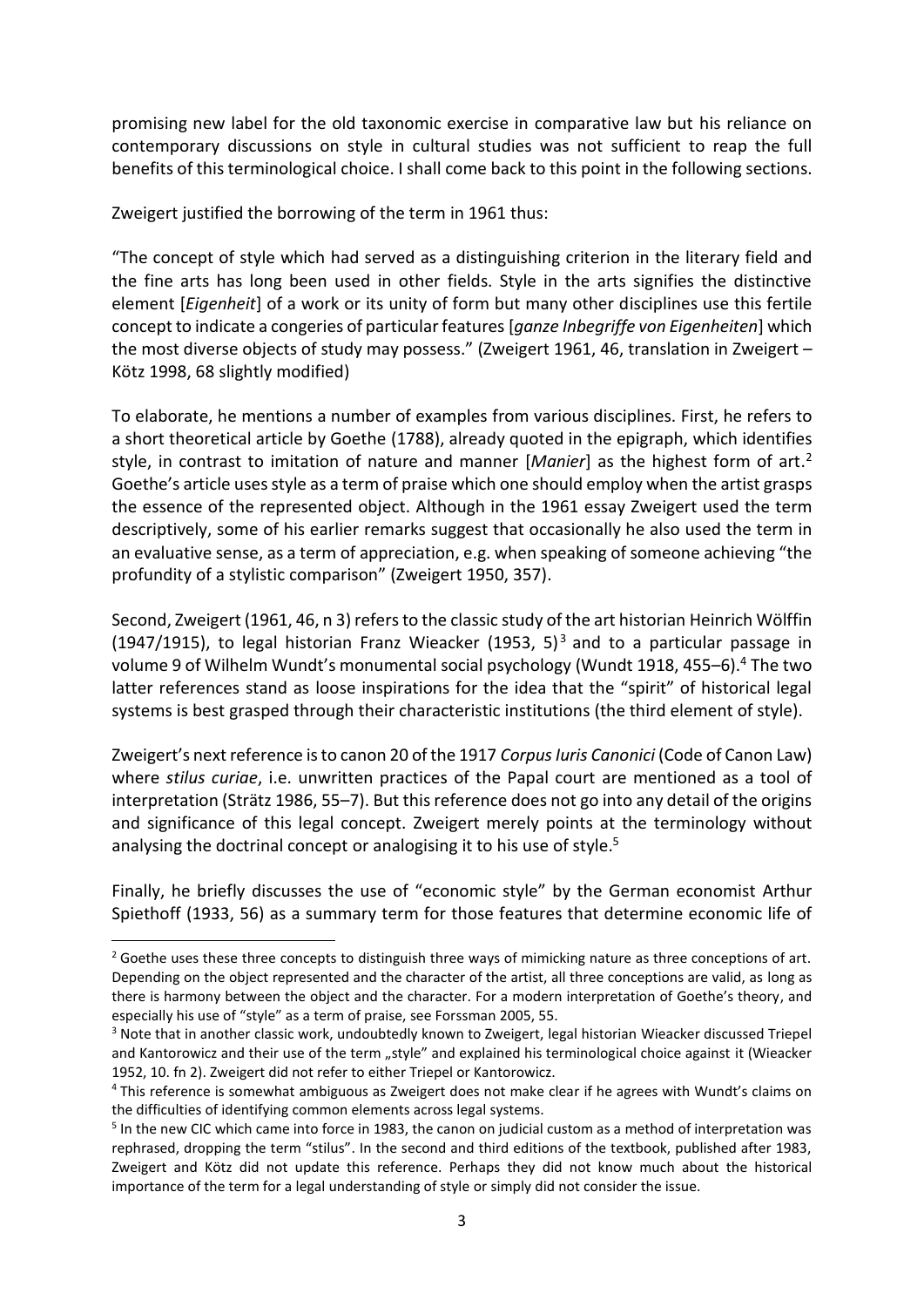any given society, $6$  only to conclude that the particular features identified by Spiethoff are "obviously" not relevant for him, as he is after "those features that jointly determine the style of entire groups of legal systems." (Zweigert 1961, 47)

Referring to this variety of sources and to the heterogeneity of the elements of style, some critics call his approach eclectic (Eörsi 1979, 33). But, arguably, there is no problem with eclecticism as such. As Zweigert's predecessor and hero Ernst Rabel famously said, (comparative) lawyers should be interested in all the connections, affinities, etc. of law with other domains of nature and culture, from geography ("land, climate, and race", Rabel 1919/1967, 5) to politics to theology (Kötz 1982, 574–5). To be sure, this can lead to fruitful insights as well as dubious speculations. The question is whether these connections can be accounted for theoretically. The next section will discuss, through an example how Zweigert engages with historical and empirical matters, occasionally going beyond a mere taxonomy.

## **2. Taxonomy or theory?**

 $\overline{a}$ 

Overall, Zweigert's use of inspirations in theorising comparative law shows a lack of philosophical rigour and is thin on historical and empirical analysis. This becomes problematic when the author goes beyond taxonomy and ventures to suggest (causal) explanations for stylistic features of laws.

The most striking and best known example is when Zweigert speculates about the possible effect of closeness to sea on English mentality, arguing, in particular, that this geography resulted in an empiricist outlook and a supposedly typical English preference for case law over legislation in law-making (Zweigert 1961, 50).<sup>7</sup> This example, an astonishing combination of *Geistesgeschichte*, naïve social psychology and geographical/climatic determinism, has been criticised and caricatured by the Hungarian comparative legal scholar Gyula Eörsi:

"The English way of thinking can hardly be traced back, even by assumption, to the uncertainties of seamen's life […]: when life was uncertain at sea, prospects of life insurance were not very propitious on the European continent either; and it would be difficult to say where commercial risk was greater. *Brecht's Mother Courage* was rooming about at the time of the Thirty-Years War, and she was not a seaman; the English are not the only seafaring nation and in other countries lack of safety of life led not to empiricism but to irrationalism; besides, English masses in their entirety were not seafarers. Furthermore, empiricism fails to explain that pre-capitalist institutions and legal methods have survived up to these days in England." (Eörsi 1979, 45)

Note that Eörsi's critique is both substantive and methodological. Reading his entire criticism of Zweigert (ibid, 42–6), as well as his own proposal for classifying legal systems (Eörsi 1973),

<sup>&</sup>lt;sup>6</sup> On the academic context of Spiethoff's paper in German economics see Redlich 1970, on modern uses of economic style in (comparative) economics see Schefold 1994, Schefold 1994–95.

 $<sup>7</sup>$  The corresponding passage in the textbook, in Weir's translation goes: "The Englishman improvises, never</sup> making a decision until has to. As Maitland said, he is an empiricist. Only [lived] experience counts for him; [a priori] theorizing has little appeal; and so he is not given to abstract rules of law. Convinced, perhaps from living by the sea, that life will controvert the best-laid plans, the Englishman is content with case-law as opposed to enactments." (Zweigert – Kötz 1998, 71)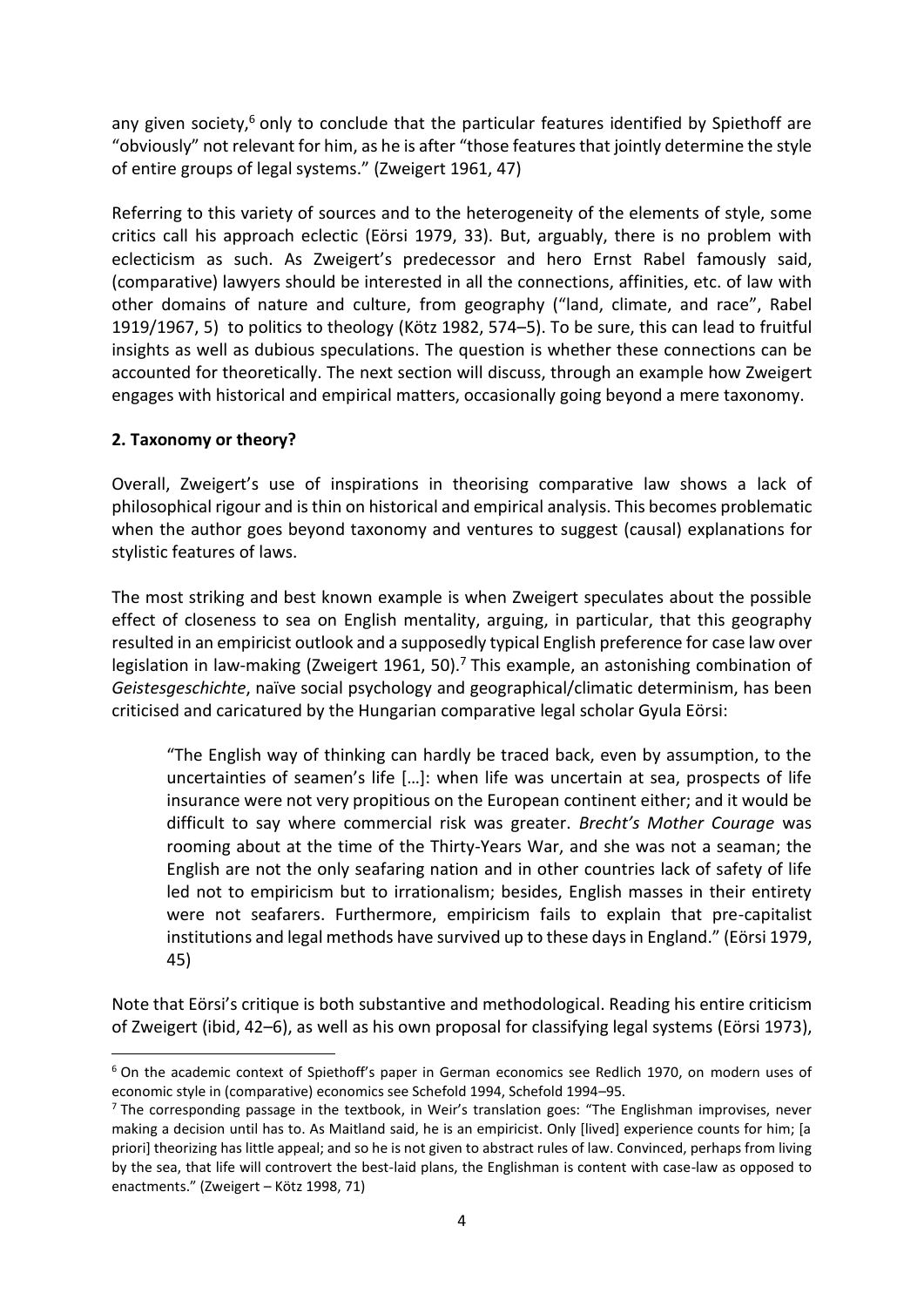one cannot fail to see both the brilliant insights and the "Marxist" straightjacket he forced upon himself.<sup>8</sup> More interesting for our purposes is to notice that Eörsi himself cannot withhold the speculative generalisation of calling Zweigert's theory the typical product of a German inclination for systematisation as well as irrationalism (Eörsi 1979, 33). Note also the ironic stylistic similarity in using a literary figure (Mother Courage) as a stand-in for a serious argument in social and economic history.

Even more ironically, perhaps, Pierre Legrand, in an otherwise extremely critical postmodern essay on (Zweigert and) Kötz's methods,<sup>9</sup> patted them on the shoulder for what he considers their going beyond black-letter law and providing "contextual analysis": "To be fair to Hein Kötz, I must acknowledge that "context" occasionally features in his book as where he suggests a connection between the English legal community's predilection for judicial over legislative law-making with the fact that English lawyers "liv[e] by the sea"." (Legrand 2005, 662 fn  $164$ <sup>10</sup> It is hard to judge how seriously this acknowledgement should be taken.

The crude analysis of English national character explaining features of English law is not Zweigert's alone. In an eminently readable short book on "the spirit of English law", Gustav Radbruch (1947, 11) made similar off-hand remarks, e.g. on the general high level of social trust reflected in the fact that train passengers leave their luggage unlabelled in a designated carriage and pick it up themselves on arrival. Zweigert's essay did not refer to Radbruch's book even though there are some affinities between the two discussions of English national character and law.<sup>11</sup>

This is also not the only example of causal just-so-stories. In both the essay and the textbook, Zweigert provides similar speculative insights on "the wisdom of the East", and the rise and fall or, as it were, the cultural lifecycle of formalism (Zweigert 1961, 50–1; Zweigert – Kötz 1998, 71–2).

**.** 

<sup>8</sup> For his own classification of legal systems into "types" and "groups" see Eörsi 1973; 1979. See also Kötz 1982. <sup>9</sup> It is worth noting that throughout this critical article, Legrand mistakenly attributes the methodological and substantive statements in the first chapters of the textbook to Kötz only. In fact, as mentioned above, they originate from Zweigert only, sometimes directly from his previous single-authored writings (Drobnig 2007, 93– 4). Kötz (2009) himself is explicit in identifying Zweigert's 1961 essay as the origin of the style doctrine. Legrand is also mistaken in accusing Kötz of never responding to criticisms (Legrand 2005, 634-5), see Kötz 1998/2005, 94–5, 99. These responses were originally published in 1998, so available to Legrand. On Legrand's "crude simplifications" and "funny insinuations" see also Flohr (2017, 17–9), and more generally, the 2017 special issue of *American Journal of Comparative Law*, especially Whitman (2017)*.*

<sup>&</sup>lt;sup>10</sup> Legrand (2005, 661–2) characterises the contextual knowledge he misses thus: "I have in mind knowledge that moves away from authorized or naturalized data, from a technical rationality that is too impoverished and restrictive to treat law in any other terms than context-free clusters of data. […] I have in mind knowledge that situates posited law in interdiscursive and intertextual terms, that is, locates it in relation to all other aspects of the law's lifeworld—the basic idea being to unconceal what is latent within the law such that law be optimally present in the fullness of its current meaning in a given situation."

<sup>&</sup>lt;sup>11</sup> Flohr (2017, 107) suggests that this "empathic portrait" of the Englishman was inspired by Radbruch (1947). Legal scholars have engaged more thoroughly with the question whether there is any causal link between English national character and features of English law and suggest a negative or sceptical answer, in other words, recognise a relative autonomy of legal thought which, in turn, can be more narrowly contextualised within the professional mentality of English lawyers (Flohr 2017, 101–18).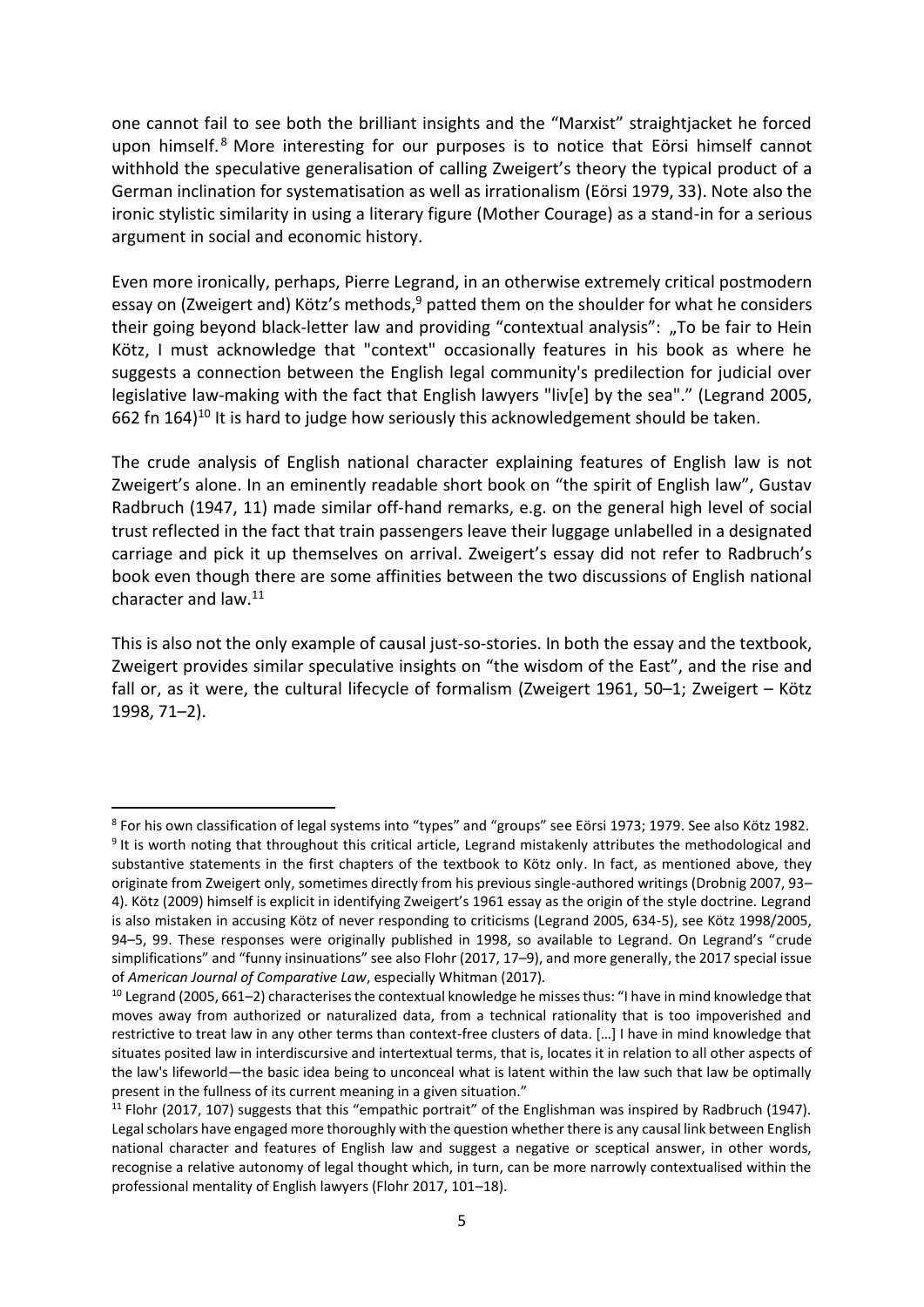Overall, the question arises, how seriously should we take Zweigert's "*Stil-Doktrin*" as a theoretical contribution? Is it perhaps nothing more than a "*hübscher Einfall*", a caprice or pretty idea, as later suggested by Kötz (1998/2005, 91)?<sup>12</sup>

In a sense, this is the main question raised by Leontin-Jean Constantinesco's more thorough than elegant or charitable critique of the style doctrine. To appreciate the reasons for unfriendly tone, it is worth noting that this critique was written in response to Zweigert's earlier complaint (Zweigert 1977, 175) that Constantinesco failed to consider the style doctrine in (the first two volumes of) his own comparative law treatise.<sup>13</sup> In due course, Constantinesco first devoted a journal article to Zweigert's theory of style (Constantinesco 1979) which he later adapted as a chapter in the third volume of both the German (Constantinesco 1983a) and the French version (Constantinesco 1983b) of his treatise. While Constantinesco raises many critical points against Zweigert's theory, it is instructive to summarise his comments on the five style-marking elements, mentioned above, one by one.

As for the first element, historical evolution, he has this to say: "It is important to distinguish a historical and a structural analysis of a legal system. In taking the historical evolution as one among the characteristics of a legal system, Zweigert confuses things. When he says that the style of a legal order is expressed in its historical evolution, this is incorrect. Actually, it is rather explained by historical evolution. To know the history of a legal system is not to know its structure, it is merely to know how it came about." (Constantinesco 1983b, 128) In other words, by including historical origin among the criteria of style, Zweigert mixes these two perspectives, historical and structural, as well as confounds cause and effect (ibid, 128–9). This sounds like a plausible objection – one wonder why Zweigert was not more attentive to this point. Perhaps because he is only interested in the classificatory exercise, as it were, pragmatically.

As for the second element, differences in ways of legal thinking, Constantinesco acknowledges its value, noting that it is in line with previous research. He adds, rightly, that recently there have been emerging new differences between legal families which are more important than the one between civil and common law. Zweigert can readily acknowledge this.

Regarding the third element, characteristic legal institutions, Constantinesco (1983b, 130) perceptively notes that this is based on the premise that differences lie in substantive law. He calls this an axiom and claims it to be false, arguing that the links within a legal family do not depend on substantive law. He also claims that Zweigert's examples themselves prove that these institutions cannot form the basis of style (ibid). He analyses one or two examples in some detail, suggesting altogether that these institutions are not a good basis or criterion for

1

<sup>&</sup>lt;sup>12</sup> Note that this question is different from the usefulness of the classification or taxonomy of legal systems itself. This latter question does not concern us directly here. As mentioned above (n 11), Kötz (1998/2005) discusses some objections to their, i.e. mainly Zweigert's, methodology of classifying legal systems. He is not only relaxed and ironic about Zweigert's references to art history and literary studies. His comments on legal families are similar in tone. While arguing for the usefulness and the overall soundness of their categorisation, he is willing to relegate the entire exercise of taxonomy to pedagogy, calling it a didactic tool for beginners, or, in his florid langauge, to worship legal families at a side altar in the temple of comparative law.

<sup>&</sup>lt;sup>13</sup> It is probable that the unfriendly tone emerges from a broader sense in which Constantinesco held personal grudges against the Hamburg Max Planck Institute in general and Zweigert in particular.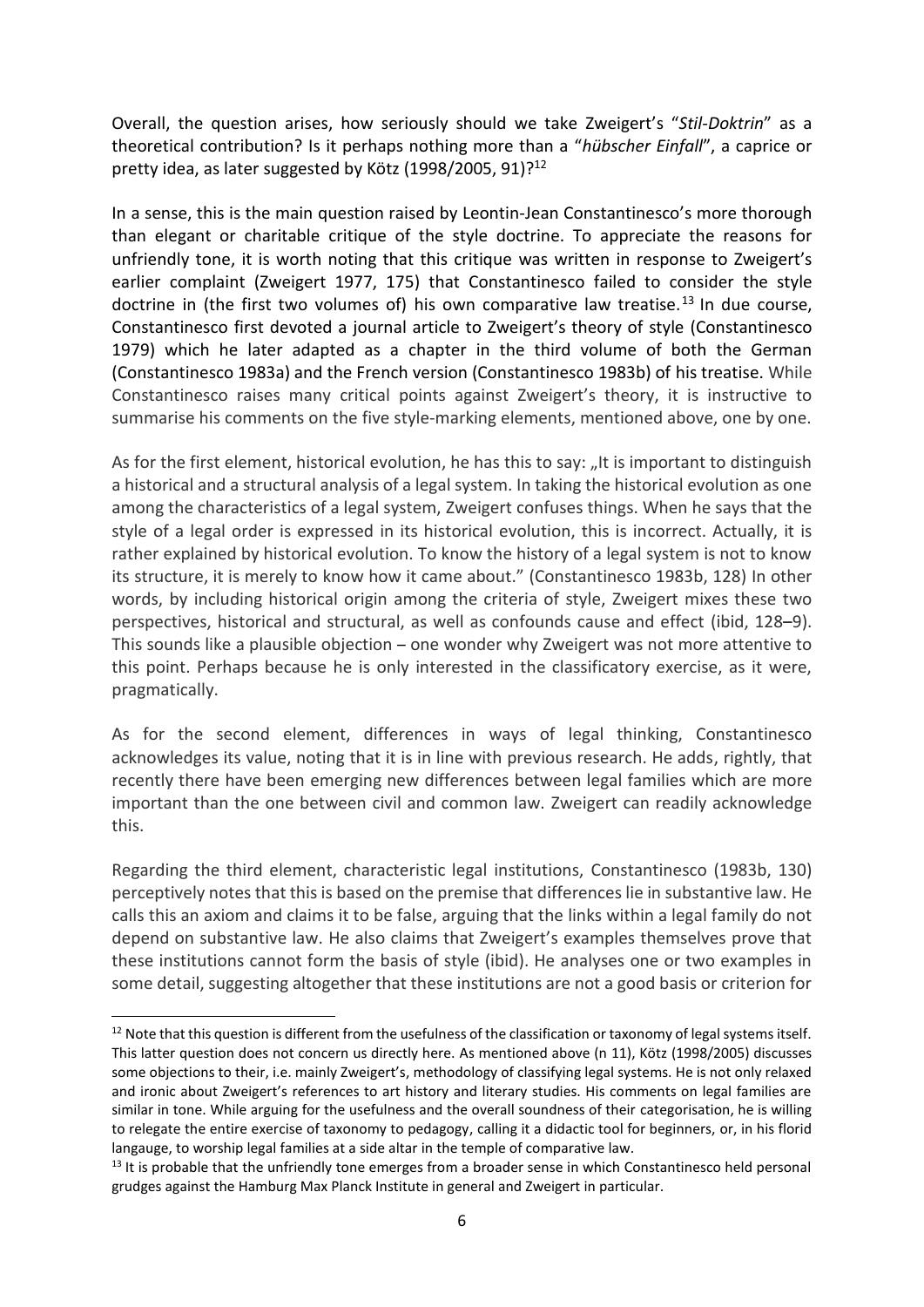classification. Then he makes a curious argument (ibid, 132): if some of the original institutions in common law, such as consideration or "various degrees of property" were abolished and replaced by their functionally equivalent counterparts, the English legal system would still maintain its specific structure. After all, these elements, although original, are fungible and not determinative. Elsewhere, he claims that the three Continental legal families distinguished by Zweigert: Romanistic, German and Scandinavian, cannot be considered separate families because their differences are only secondary (ibid 129).

These arguments about primary/secondary and determinative/fungible features of legal systems rely on Constantinesco's own theoretical framework. By taking the adequacy of his own theory for granted, Constantinesco does not genuinely engage with Zweigert on his own terms or on any common ground. While he certainly suggests criteria for distinguishing primary/secondary and determinative/fungible features, he argues as if the divergence between their respective classificatory schemes were in itself a valid basis for criticism. To defend this position, Constantinesco could argue that Zweigert's style doctrine is so thin on theory that he has no other way to engage with it than by using his own framework.

Interestingly, however, Constantinesco also employs a standard functionalist argument, viz. that the same institution or doctrine can have different functions in different systems (ibid 130). This is an uncontroversial point. Yet, the soundness of his further argument based on this one i.e. that as soon as we find something similar in another system, the institution cannot be characteristic for the system, depends on how we describe that particular institution or doctrine, formally or functionally. Thus, in essence, the soundness of this criterion will depend on how, i.e. through what kind of criteria these institutions are identified – at this stage Zweigert is silent on this matter.

A potentially more serious, internal objection to Zweigert's classificatory exercise is that it only names characteristic institutions in four of the eight suggested legal families and none for the others. This is problematic if the style doctrine is based on five individually necessary elements of style. Read carefully, however, one can notice that Zweigert (1961, 54) preempted this criticism, arguing that the relative importance or distinguishing power of these criteria differs from family to family. The distinguishing features of a legal family need not be institutional but may lie elsewhere.

As for the fourth and fifth criteria, legal sources and methods of interpretation, and ideology, respectively, Constantinesco agrees with Zweigert on their importance but finds Zweigert's discussion of these features "banal, superficial and insignificant" (Constantinesco 1983b, 134) and refers back to René David.

Overall, the main significance of Constantinesco's negative assessment of the style doctrine is that in an unfriendly and uncharitable tone they hint at valid critical points. Ultimately, what he might have expected and then missed was a serious engagement in historico-cultural analysis of legal families. Can we detect any such aspiration in Zweigert? Could his style doctrine be seen as a starting point for such analysis?

### **3. A stylistic analysis in comparative law?**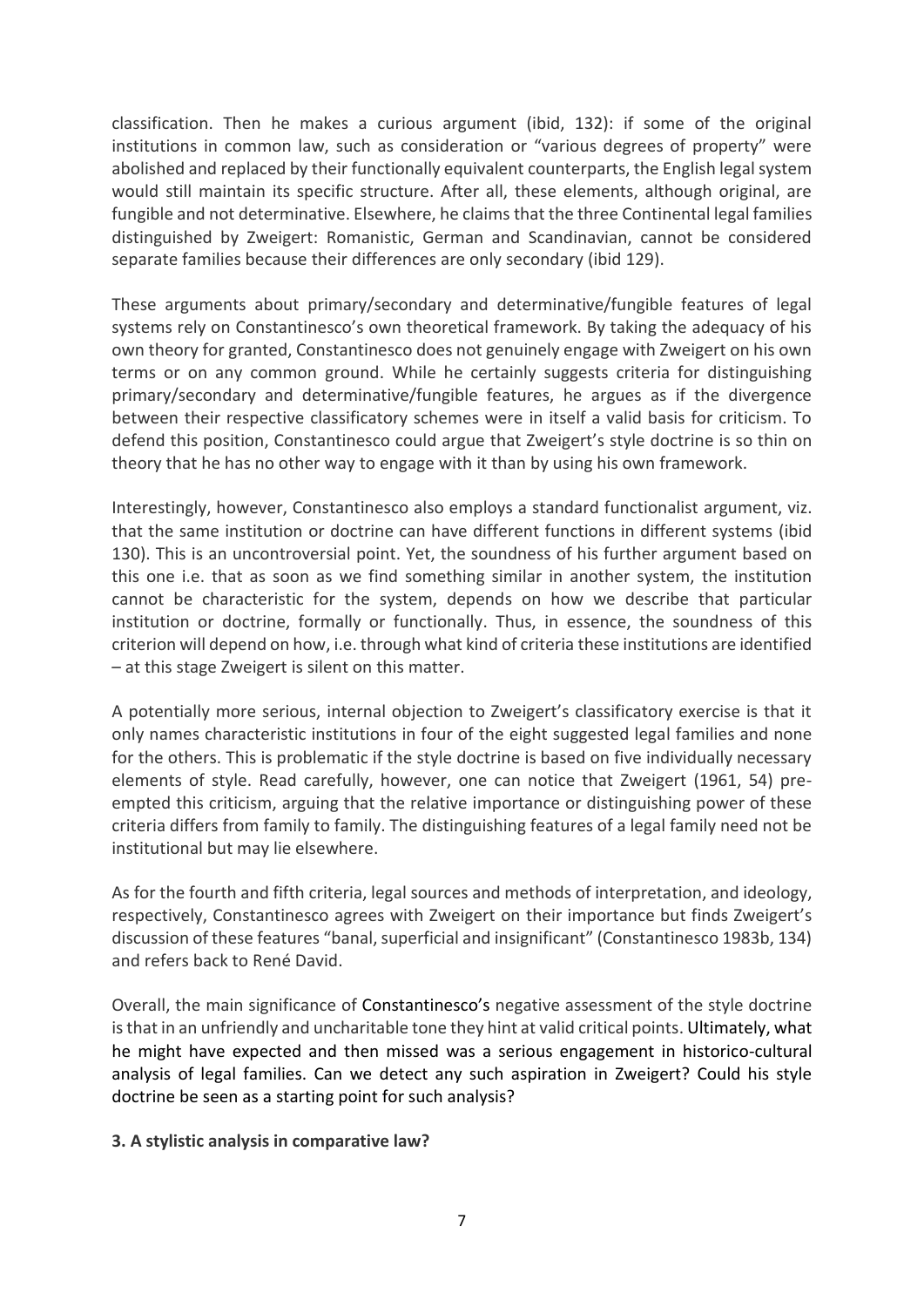Arguably, Zweigert's style doctrine contains the germs of a culturalist or expressivist approach, as proposed by later theorists, including Constantinesco, Ewald,<sup>14</sup> Legrand,<sup>15</sup> Schlag<sup>16</sup> and others. Reading his 1961 essay alone, Zweigert's theory is not necessarily confined to pragmatic uses. Scattered through the essay, we find some hints to what more could (have) come. For instance, he refers to the youthfulness of the discipline of comparative law as a reason for insufficient knowledge (Zweigert 1961, 53; 1972, 466), perhaps implying that with more empirical data, a more serious, i.e. less speculative stylistic analysis would be possible at a later stage.

As Zweigert locates legal scholarship (including comparative law) either among social sciences (*Sozialwissenschaften*) or humanities (*Geisteswissenschaften*) (Zweigert 1949/50, 357; Zweigert 1952, 403; Aubin – Zweigert 1952; Zweigert 1961, 47; Zweigert – Kötz 1998, ch 1), his references to these other disciplines are not surprising. Yet on closer look, his interdisciplinary references are scarce and do not reveal high theoretical ambitions. Had Zweigert aimed at a thorough stylistic analysis of national legal cultures, he could have relied on concepts, ideas and theories grounded in *Geisteswissenschaften*, the philosophy and sociology of arts, culture, symbolic forms; on authors such as Dilthey, Cassirer or Mannheim, or even more closely to the discipline of law, Radbruch or Kantorowicz – to name just a few relevant theorists from the first half of the  $20<sup>th</sup>$  century who should have been within reach for Zweigert. This is, after all, what Heinrich Triepel did in his *Vom Stil des Rechts*, a groundbreaking although somewhat flawed cultural theory of law built around the concept of style (Triepel 1947/2007).<sup>17</sup>

The theoretical tools which Triepel had at his disposal could also have provided grounding for Zweigert's intuitive and free-floating claims about the rise and decline of formalism or the empirical attitude of Englishmen, supposedly reflected in their laws. For the theory to deliver any taxonomic work, the stylistic elements have to play a systematic role in characterising legal families. Perhaps the most important and convincing criticism of Zweigert's essay is that the result of the classificatory exercise, i.e. the eight families, do not follow from the style doctrine. Constantinesco (1983b, 135) expressed this by saying that Zweigert's style doctrine is "floating in the air." Rather than providing a basis for, it merely puts a new label on Arminjon, Nolde and Wolff's pre-existing classification. As indicated above, Constantinesco arguably had the false expectation that the doctrine of style would provide a methodology and a solid basis on which to build an entire theory of comparative law. This is certainly not what Zweigert's

**.** 

 $14$  "We must, it seems, for this purpose conceive of law as a cognitive phenomenon, seeing in it not just a set of rules or a mechanism for the resolution of disputes, but a style of thought, a deliberate attempt, by people in their waking hours, to interpret and organize the social world: not an abstract structure, but a conscious, ratiocinative activity." (Ewald 1995, 1940)

<sup>&</sup>lt;sup>15</sup> "What is required in an age of globalization is not so much yet more technical knowledge about what a foreign law says on any given point at any given time, for one can relatively easily consult an encyclopedia or enlist the help of a foreign lawyer to ascertain such rudimentary data. Rather, there is an urgent need to understand how foreign legal communities think about the law, why they think about the law as they do, why they would find it difficult to think about the law in any other way, and how their thought differs from ours. It is this kind of fundamental information about alterity-in the-law that comparatists are uniquely suited to provide and that they should be seeking to disseminate, leaving the technical updates to practitioners specializing in a given foreign law." (Legrand 2005, 707).

<sup>16</sup> See Schlag 2002 for a stylistic analysis of American law.

<sup>&</sup>lt;sup>17</sup> The innovativeness as well as the flaws of this book are discussed in the introduction to the 2007 reprint of the book by von Arnauld and Durner (2007). See also Gassner 1999, 504–17.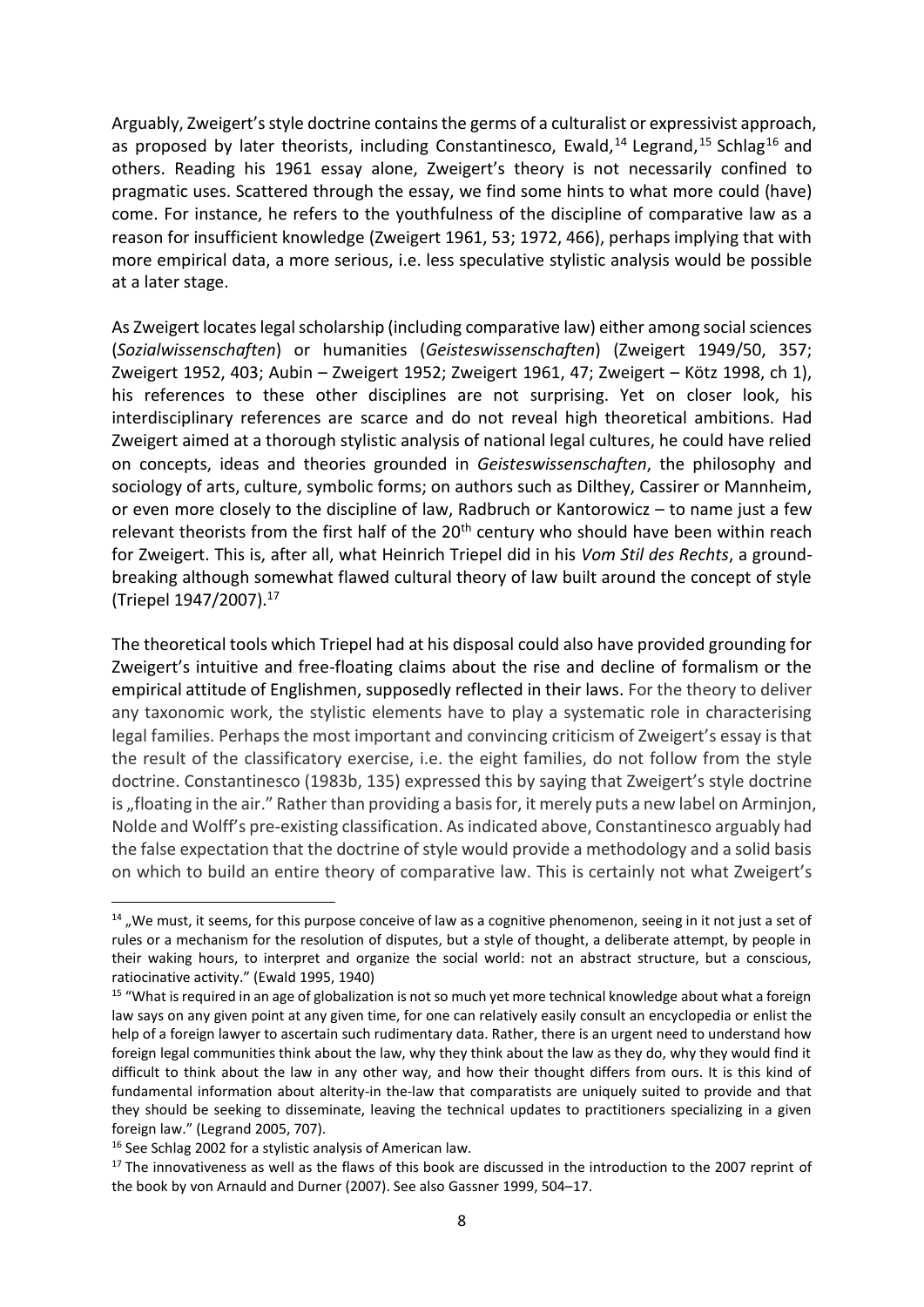essay was offering. However, to be taken seriously even as a classification exercise, the style doctrine has to provide some epistemic benefit.

In this respect, Zweigert can elegantly and correctly refer to the non-essentialist character of his, or indeed any, taxonomy of legal systems: they have value relative to the aims of the researcher. It is hard to dispute that whether any aspect of a legal system is relevant depends on the goals of a particular comparative exercise (Kötz 2005, 92). Whatever later interpreters have made of it, he insists that any such categorisation is time-bound and substance-bound (Zweigert 1961, 44–5). To take some trivial examples: legal families in 2019 are different from those in 1919 simply because some legal systems ceased to exist while new ones emerged; constitutional law or criminal law would suggest different classifications than private law. Furthermore, a reference to the importance of the researcher's intuition and judgement in identifying what is "important" or "characteristic" suggests that different theories can be equally legitimate (Zweigert 1961, 47).

While these considerations are sound and justify Zweigert's epistemic modesty, the resulting classification both in the essay and the textbook can easily appear as universal, rather than time-bound, linked to particular epistemic interests, and based on institutions of private law. Authorial disclaimers notwithstanding, they could easily be reified and used in misguided ways, as we will see below with regard to the "legal origins" literature.

One important methodological insights of the 1961 essay, merely hinted at rather than systematically explored, is that sometimes foreigners recognise the "important" or "typical" features of a legal system easier than insiders. In Zweigert's characteristic terms: "an index of the "importance" of a feature is when the level of surprise in the mercury-in-glass of the researcher, coming from *another* legal system, rises to a high level. That is why it is easier to recognise stylistic elements in foreign legal systems than in one's own." (Zweigert 1961, 47) Similar insights on the importance of surprise and the benefits of being an outsider in comparative work have been expressed in many disciplines in much more detail. A recent example is provided by historian Benedict Anderson (2016). Anderson's reflections on the "methodological status" of comparison are also noteworthy as they seem to be in line with, indeed make explicit, the ideas behind Zweigert's writing "style": "comparison is not a method or even an academic technique; rather, it is a discursive strategy." (Anderson 2016,  $15)$  <sup>18</sup>

 $\overline{a}$ 

 $18$  Here is the full quotation: "It is important to recognise that comparison is not a method or even an academic technique; rather, it is a discursive strategy. There are a few important points to bear in mind when one wants to make a comparison. First of all, one has to decide, in any given work, whether one is mainly after similarities or differences. It is very difficult, for example, to say, let alone prove, that Japan and China or Korea are basically similar or basically different. Either case could be made, depending on one's angle of vision, one's framework, and the conclusions towards which one intends to move. […] A second point is that, within the limits of plausible argument, the most instructive comparisons (whether of difference or similarity) are those that surprise. [...] A third reflection is that longitudinal comparisons of the same country over a long stretch of time are at least as important as cross-national comparisons. [...] A fourth point is that it is good to think about one's own circumstances, class position, gender, level and type of education, age, mother language etc. when doing comparisons. [...] [G]ood comparisons often come from the experience of strangeness and absences." (Anderson 2016, 15-8)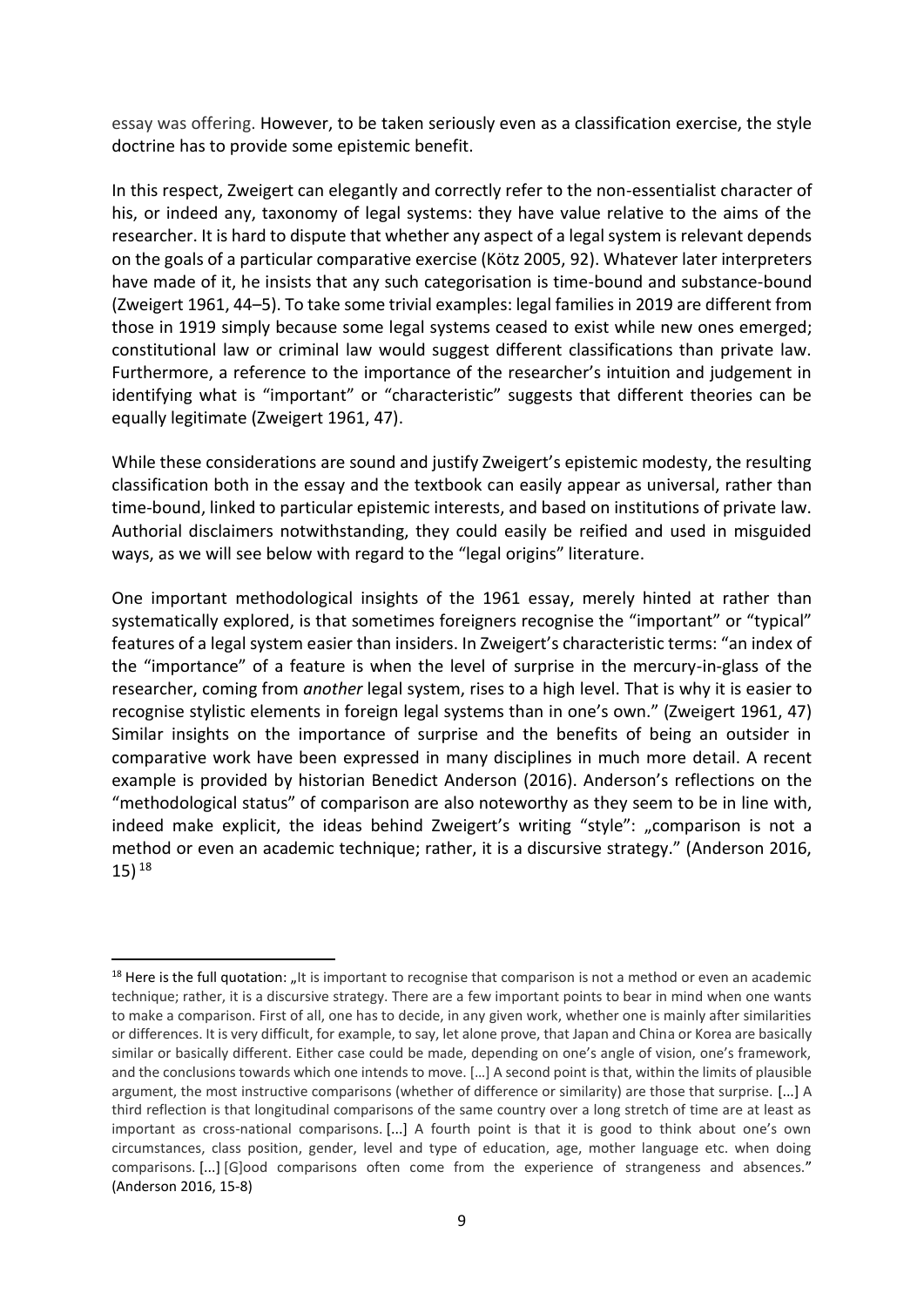Having identified the eclectic and somewhat obscure interdisciplinary references and the rudimentary empirical and methodological claims in Zweigert's style doctrine, should we take them seriously or rather see them as signals of Zweigert's individual or professional writing style as a mid-20<sup>th</sup> century German law professor?<sup>19</sup>

Certainly, Zweigert refrained from any systematic genealogical or functional analysis of legal families. While he did not subscribe to any crude or subtle form of "materialism", he at least flirted with *Geistesgeschichte.* Ultimately, he kept focus on law rather than its context, trusted *common sense* and relied on his cosmopolitan literary gentleman-like education, along with the thorough knowledge of a small set of national laws. Zweigert's "style" of pursuing comparative law scholarship, with its vague and superficial inspiration from non-legal disciplines but without thorough philosophical or empirical analysis, is representative of an orthodox, perhaps even old-style (comparative) legal scholarship. As such, it has both attractive features and some drawbacks.

Instead of recurring to the conceptual heavy artillery which would have been necessary to justify his references to "style" through philosophical, historical and sociological analysis and explain the characteristics of legal systems in terms of mentality or *Denkstil*, Zweigert was primarily interested in providing a taxonomy that was useful in mainly positivist practical comparative research design or legal education. In other words, the references to aesthetics, art history and other humanities should be rather seen as signals of an "old style" approach legal scholarship where seemingly effortless and superficial apercus and literary inspirations lead to insights. Ultimately, it seems implausible to argue that it was among Zweigert's academic ambitions to provide a systematic stylistic analysis of law, similar to Triepel's (or Ewald's or Legrand's or Schlag's). As far as his scholarship can be seen as an early example of informal interdisciplinarity, it displays some of the arguably attractive features of this writing manner, identified by Alexandra Mercescu (2019). But these are best seen as unfulfilled promises.

Thus, as far as the import of the style doctrine is concerned, it seems that Zweigert did not mean to use "style" as an analytical tool of comparison. Rather, "style" serves as a heuristic category to summarise a heterogeneous set of criteria that support a particular classification which itself is a tool of limited epistemic value. When, later in their book Zweigert and Kötz came to characterise the 8 legal families in more detail and analyse certain substantive institutions and doctrines of private law, they did not rely on the substance of the style-based classification. In fact, they followed a (weak version of the) functionalist method.

# **4. Style and function**

**.** 

Zweigert's weak commitment to a humanistic and culturalist approach to comparative law remained mostly implicit. In contrast, his adoption of a blunt version of functionalism,

<sup>&</sup>lt;sup>19</sup> See e.g. Zweigert 1950, 355 where after a formal excuse he uses a quote from Rilke as an argument. Note also that Hessel Yntema, the recipient of the 1961 *Festschrift*, looked at law as an embodiment of humanistic ideals, see e.g. Yntema 1956. Zweigert's "literary" Goethe epigraph may have been chosen to resonate with Yntema's views.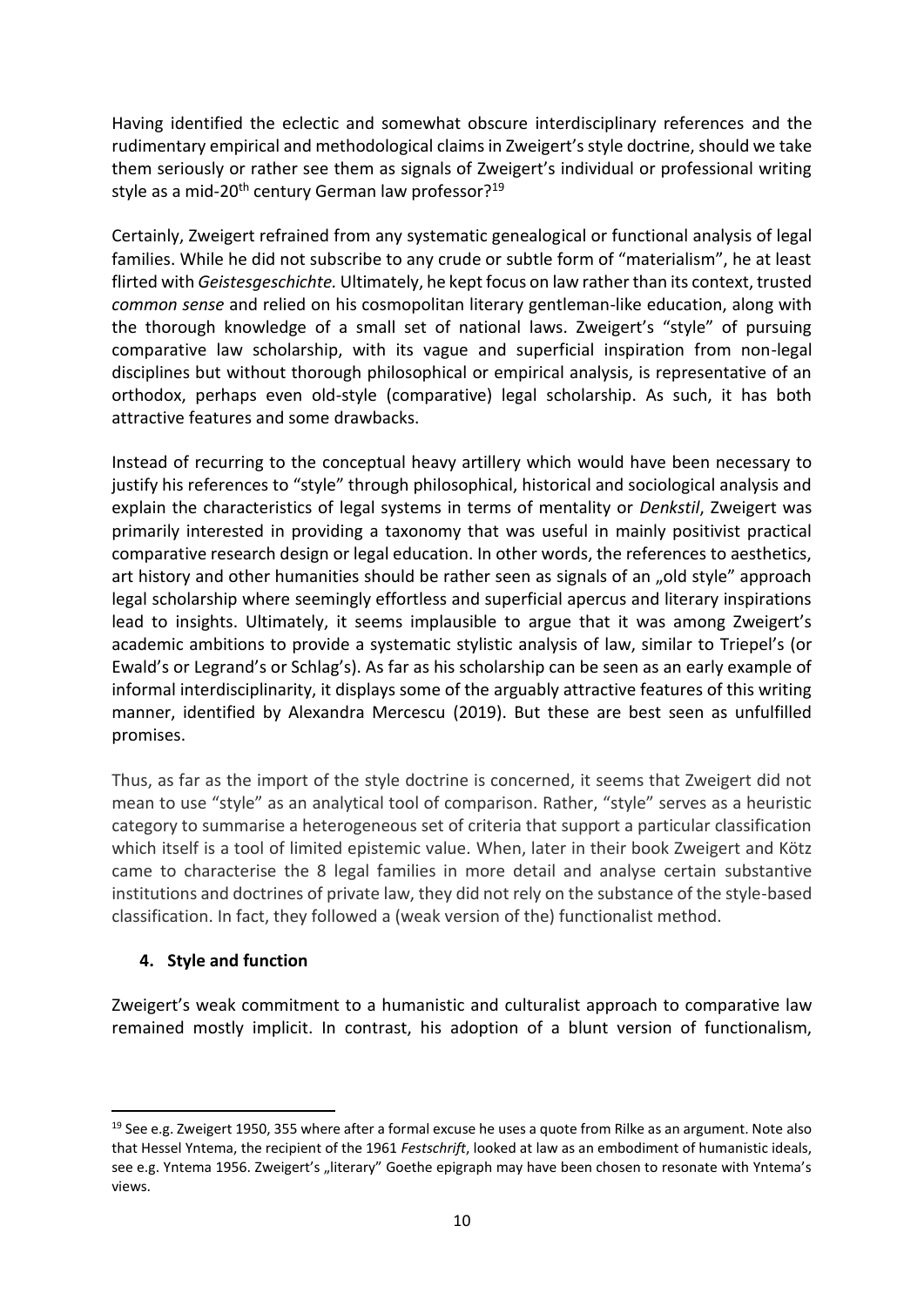advocacy of the heuristic rule of thumb *praesumptio similitudinis* and some claims for substantive convergence were explicit and received much attention in later commentary.

He identified functionalism as *the* comparative method. As he summarised in a 1972 lecture, "The basic principle of comparative law methods is that of functional equivalence; and all other methodical rules […] derive from this principle. […] [I]n law, the comparable is only that which fulfils the same task, the same function. That might appear to be self-evident except that it comprehends a wealth of experience in the field of comparative law, the full implications of which the beginner will not at once grasp. The one fundamental experience which goes to the very roots of comparative law is that every society poses the same problems to be solved by its law but the different legal orders solve these problems by very different means, although in the end and for practical purposes the solutions are about equal. The starting question of every comparative analysis should therefore be put in purely functional terms, the subject of analysis should be formulated without reference to the concepts of one's own legal order." (Zweigert 1972, 466–7)

As for the presumption of similarity, he argued that "different legal systems find equal or at least astonishingly similar solutions—often down to the details—forsimilar problems, in spite of all differences in historical development, systematic and theoretical concepts and style of practice. […] this presumption of similarity does not apply in every area of law. It is inapplicable to those areas which have been strongly formed by the particular political or moral values of a specific society. For all other areas, however, which are relatively valueneutral, relatively technical, the presumption of similarity of the practical solution would seem a practicable working hypothesis." (ibid, 469–70)

Do these programmatic statements rest on a theoretically well-founded functionalist methodology? And more importantly for our present purposes, are they compatible with his style doctrine? If we want to be more precise in characterising the sort of functionalism we attribute to Zweigert, recent methodological scholarship proves to be helpful. As Michaels (2006), Husa (2013) and Valcke and Grellette (2014) convincingly argued, the claims associated with "functionalism" in mainstream comparative law scholarship, like Zweigert's, do not typically amount to functional analysis in "a technical and operational sense" (Husa 2013, 17), e.g. as it is practiced in certain types of economic analysis or in Donald Black's sociology of law (Black 1976/2010). Rather, functionalism in mainstream comparative law is a "methodological metaphor" which serves as a heuristic or rule of thumb, reminding comparative legal scholars of the system-relativity of doctrinal categories and directing their attention to cross-systemic functional equivalence or similarities of rules and doctrines: "this would mean taking epistemic distance from one's own legal-cultural preconceptions" (ibid, 17.) Such a modest epistemic "function" of functionalism is entirely in line with Zweigert's general approach to comparative law. In contrast, "even in its crude form functionalism makes no sense to the genuine relativist or die-hard post-modernist" (Husa 2013, 18).

In other words, the apparent tension between the culturalist and functionalist tendencies in Zweigert's theory may be just that, apparent but not real. Alternatively, they may morph into a different kind of opposition or conflict which has been haunting comparative lawyers in the last two or three decades. Once again, we should beware of projecting false expectations and ambitions on Zweigert. While in his published work the tension between various epistemic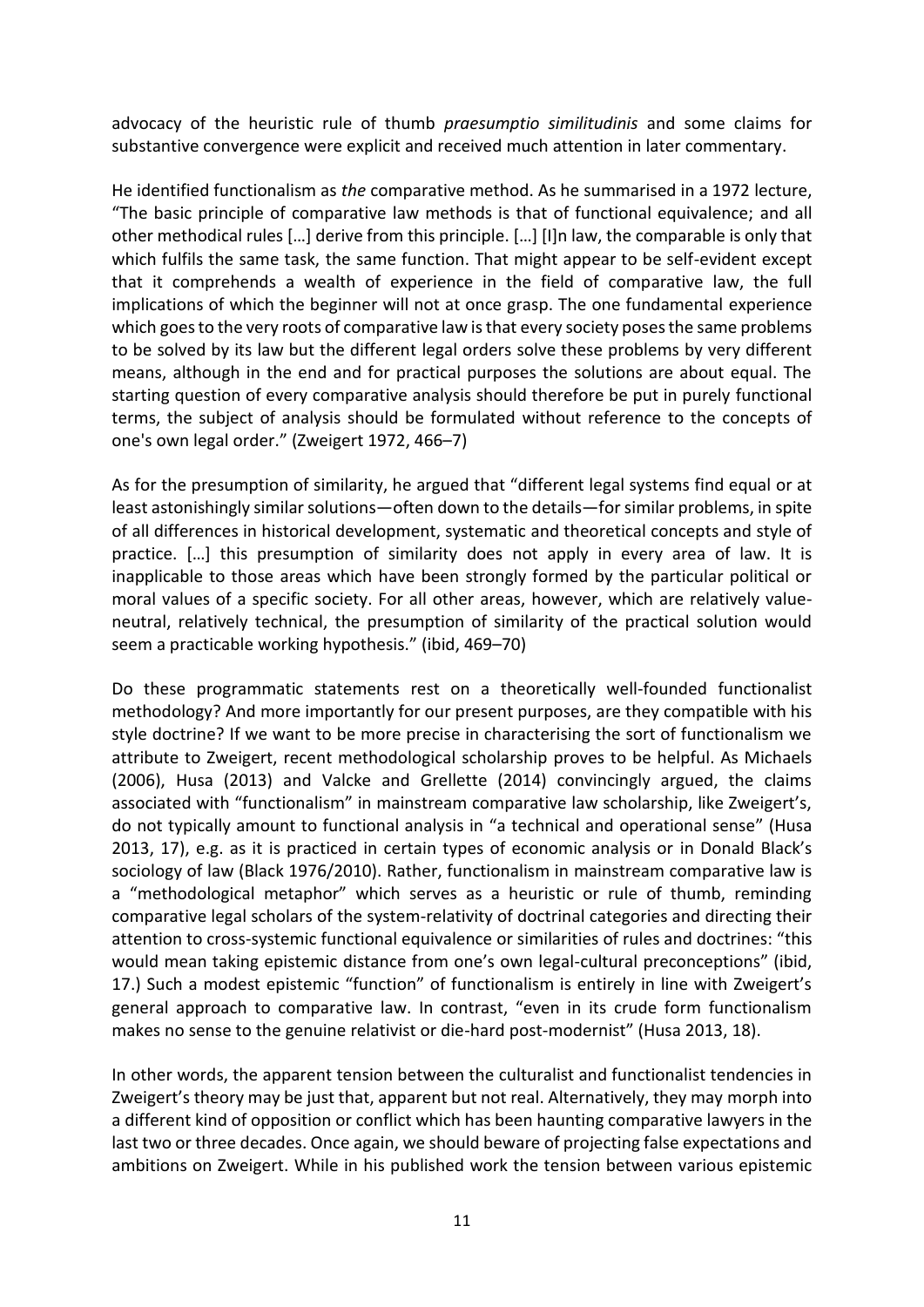and methodological stances is mostly latent, in the last decades his classification of legal systems into families has generated important theoretical debates in comparative legal studies. In the 1990s, Zweigert and Kötz's mainstream or "orthodox" (Legrand 2005) comparative law, as popularised worldwide in their textbook, more or less simultaneously (1) came under attack by a diverse group of culturalist, critical and postmodern theorists who take a broadly culturalist or "expressivist" rather than "functionalist" stance and occasionally also recur to the terminology of "style"; and (2) was picked up by adherents of the "legal origins" or "law and finance" school (La Porta – Lopez-de-Silanes – Shleifer 2008; see also Faure – Smits 2011) to provide a starting point for quantitative comparative analysis.

Curiously, what this new wave of quantitative comparative law scholarship has done was to take Zweigert's taxonomy too seriously. Adopting, uncritically and superficially, the idea of legal families as a starting point of empirical research, these researchers have analysed, at various levels of abstraction, the performance of legal systems (and their "families"), in light of certain macro-level functional desiderata such as economic growth. It's noteworthy that despite superficial similarities, this line of research has not pursued Zweigert's functionalist programme at the level of particular institutions and doctrines. In fact, a thoroughgoing functionalism clashes with the assumptions of the legal origins literature. At least this is how two commentators on comparative property law and economics contrast these two approaches:

"How different are civil and common law property? Traditional comparative law sees them as quite divergent—the one as an outgrowth of Roman law and the other as retaining a feudal character. On this view, civil law is all about dominion and ownership, and the common law does hardly more than protect the possessory relationship (with the common law perhaps lacking a notion of ownership at all). The traditional view has received a boost from the socalled 'legal origins' literature, which purports to find a positive correlation between a common law origin of countries' legal systems and their positive macro-economic performance (see, e.g., La Porta et. al. 2008). At the same time, an almost diametrically opposed picture of the relation of civil and common law has also held sway, especially in law and economics and other functionalist quarters. To this way of thinking, civil law and common law both provide a similar bundle of rights and duties, with variation around the edges. Functional ownership is present in both systems, furnishing broad control rights and a residual claim, with more or less extensive regulation of uses. The different vocabulary or even the (on this view) minor doctrinal differences between civil and common law property systems are not likely to matter enough to produce the macro effects that are the focus of the legal origins literature." (Chang – Smith 2016, 131)

Thus, Zweigert's style doctrine has to be made sense of in a more diverse and sophisticated intellectual landscape of comparative law theory than even 30 or 40 years ago when Eörsi and Constantinesco took it on. In the 21<sup>st</sup> century, on the one hand, there are advocates of "thick description", "deep appreciation" (Watt 2012) of mentalities, modes of thought in terms of reasoning style (*Denkstil*) who notice alterity only or remain genuine relativists. On the other, there are functionalists in the broad or minimalist sense, who detach their theoretical viewpoint from the participant's (practitioner's) perspective of a particular legal system or at least are willing to analyse law in teleological terms, and identify a social problem that various rules in systems A, B and C address differently and potentially also compare these solutions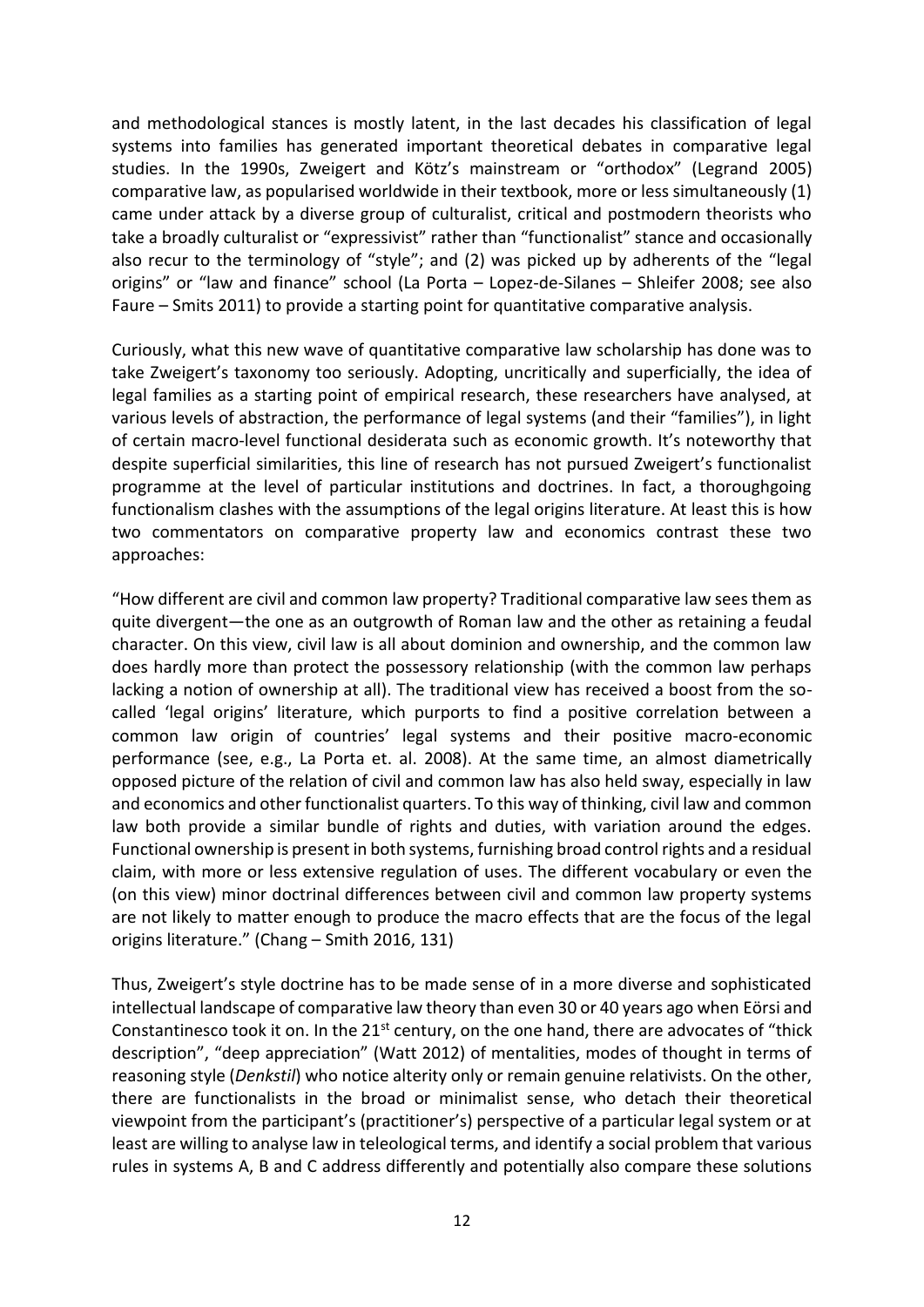in terms of a trans-systemic metric. In this latter opposition, Zweigert's theory can clearly be located on the second prong – without, however, having to give up much of its culturalist potential. But this probably indicates nothing more than that such a weak version of functionalism is hard to plausibly reject (Valcke – Grellette 2014, 106–11).

## **5. Conclusion**

This paper discussed Zweigert's deceptively vague use of the term style in the classification of legal families as a case study on the uses of the term "style" in legal theorising. Zweigert's 1961 essay "Zur Lehre von den Rechtskreisen" was meant to provide a theoretical framework for classifying legal systems into legal families based on their style. He used style as a cluster concept grouping an eclectic mix of features characteristic for the history, language, techniques, doctrines and values of national laws. His explicit sources, including Goethe, Wölffin, Spiethoff and canon law, seem to have provided associative and superficial inspiration rather than a theoretical basis for this terminological move.

A possible way forward, in line with the letter of Zweigert's style doctrine but more ambitious than any of his theoretical writings, would be to engage in an aesthetic analysis of the style of legal systems. A stylistic analysis of law in this sense would go beyond Zweigert's primary concern, i.e. the taxonomic use of style. Yet it would not mean an exploration of law's connection to art (law in art, law as art) or an appreciation of its various manifestations in terms of beauty or ugliness.<sup>20</sup> To be sure, these may be legitimate enterprises on their own right. Rather, it may suggest an approach to law grounded in (philosophical) aesthetics. The purpose of an aesthetic analysis of law, as suggested e.g. by Schlag (2002) and Schürmann (2015), is to identify specificities and mannerisms of a legal system/tradition/family, for instance in how its officials establish facts or provide justifications for their decisions. These specificities are all the more interesting for academic study on their own right because they are nor explicable in instrumental or functional terms (Dedek 2010, 70), nor are they systematically reflected upon by participants of that system/tradition/family.

Had Zweigert aimed at a thorough stylistic analysis of national legal cultures, he could have relied on theories grounded in *Geisteswissenschaften*, the philosophy and sociology of arts, culture, symbolic forms, as did, for instance, Triepel in his 1947 *Vom Stil des Rechts*. Such a commitment to a humanistic and cultural approach to comparative law, while not easily reconciled with the blunt functionalism expressed in some of Zweigert's programmatic methodological statements, seems compatible with the weak metaphorical sense of functionalism. For instance, Ralf Michaels hinted at such compatibility by arguing that legal cultures are the different ways to respond to similar functional challenges. "Properly understood, functional comparison does not, as is often claimed, fail to recognise or accept the identity of different legal systems. The focus on functional equivalence enables functional comparison to grasp simultaneously the similarities in the solutions and the differences in the ways of reaching these solutions. These differences in approaches can meaningfully be described as legal culture" (Michaels 2011, 5).

Looking back from 2019, Zweigert's style doctrine is rooted in but not entirely buried in the past. It can be explicated in light of (or even more generously, provide a starting point for)

**.** 

<sup>20</sup> See e.g. Ching 2014.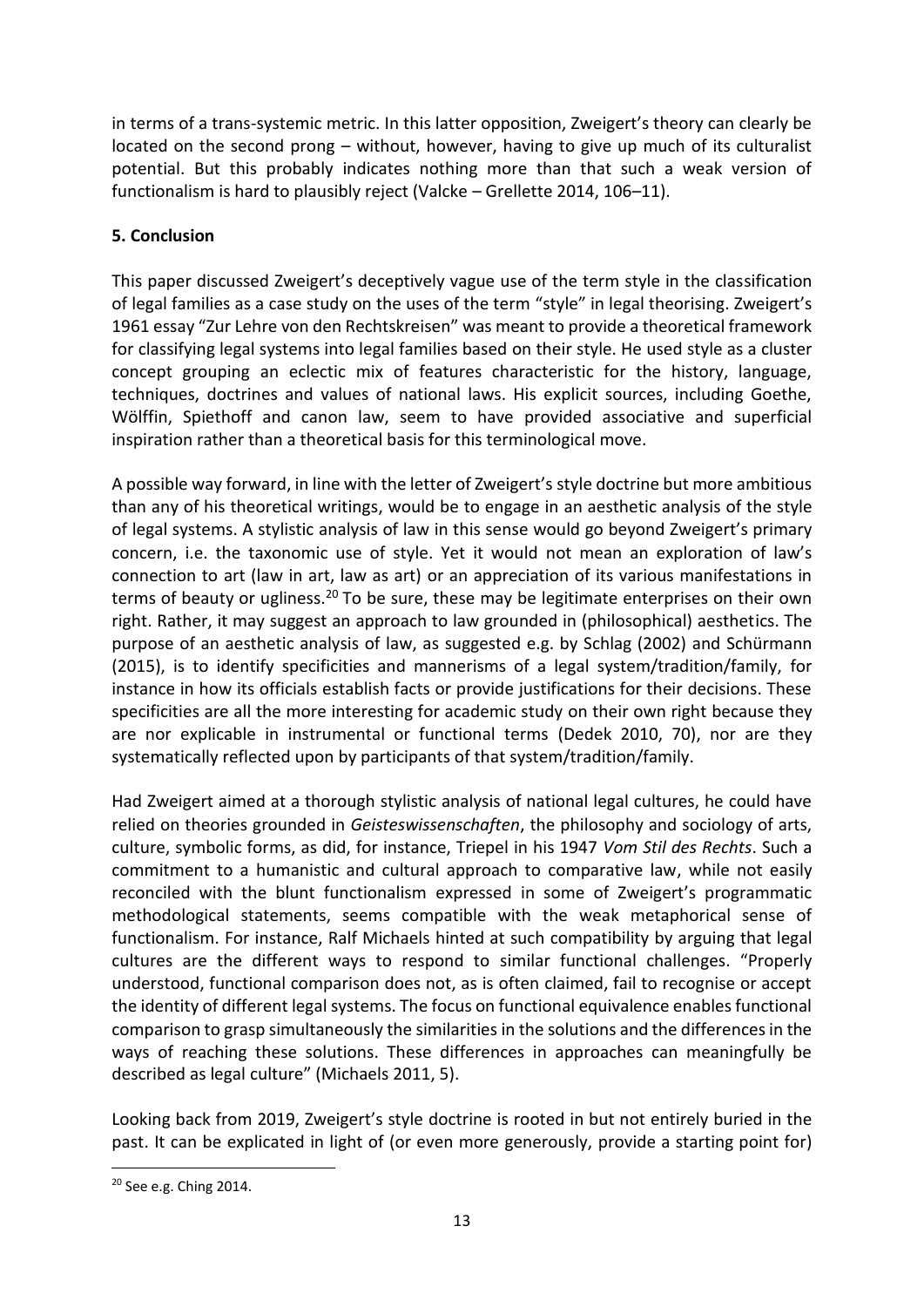current comparative research on legal styles as different characteristic modes of thought yet not falling prey to cultural relativism and postmodern nihilism (Peters – Schwenke 2000).

In such a moderately functionalist perspective, concerns about legal culture and function can be reconciled. To be sure, the dialectic gets more complicated if one questions the assumption that the functional problems law is supposed to solve can be both identified and analysed in culture-independent terms. Ultimately, perhaps, this boils down to the dualism of internal and external, first and third person perspectives raised by all cultural phenomena. But this is beyond the problem horizon of Zweigert's essay and thus the scope of this paper.

#### **Reference list**

**Anderson B** (2016) Frameworks of Comparison. *London Review of Books* **38**/2, 15–8, www.lrb.co.uk/v38/n02/benedict-anderson/frameworks-of-comparison

**Arminjon P, B Nolde, M Wolff** (1950) *Traité de droit comparé.* Paris: Librairie Génerale de Droit et de Jurisprudence.

**Aubin B C H, K Zweigert** (1952) *Rechtsvergleichung im deutschen Hochschulunterricht. Eine Bestandsaufnahme und Reformvorschläge.* Tübingen: Mohr Siebeck 1952.

**Black D** (1976/2010) *The Behaviour of Law*, special edition. Bingley: Emerald.

**Chang Y, H E Smith** (2016) 'Structure and style in comparative property law' in Theodore Eisenberg and Giovanni B. Ramello (eds) *Comparative Law and Economics*. Cheltenham: Elgar, 131–60.

**Ching K K** (2014) Beauty and Ugliness in Offer and Acceptance. *Wayne Law Review* 60, 469– 92.

**Constantinesco L-J** (1979) Über den Stil der »Stiltheorie« in der Rechtsvergleichung. *Zeitschrift für vergleichende Rechtswissenschaft* **78**, 154–72.

**Constantinesco L-J** (1983a) *Rechtsvergleichung III. Die rechtsvergleichende Wissenschaft.* Köln: C. Heymann.

**Constantinesco L-J** (1983b) *Traité de droit comparé III. La science des droits comparés*. Paris: Librairie générale de droit et de jurisprudence.

**David R** (1950) *Traité élémentaire de droit civil comparé: introduction à l'étude des droits étrangers et à la méthode comparative.* Paris: Librairie Générale de Droit et de Jurisprudence.

**Dedek H** (2010) Die Schönheit der Vernunft – (Ir-)Rationalität von Rechtswissenschaft in Mittelalter und Moderne. *Rechtswissenschaft* **1**, 58–85.

**Drobnig U** (2007) 'Konrad Zweigert' in Stefan Grundmann and Karl Riesenhuber (eds) *Deutschsprachige Zivilrechtslehrer des 20. Jahrhunderts in Berichten ihrer Schüler. Eine Ideengeschichte in Einzeldarstellungen I.* Berlin: de Gruyter 2007, 89–102.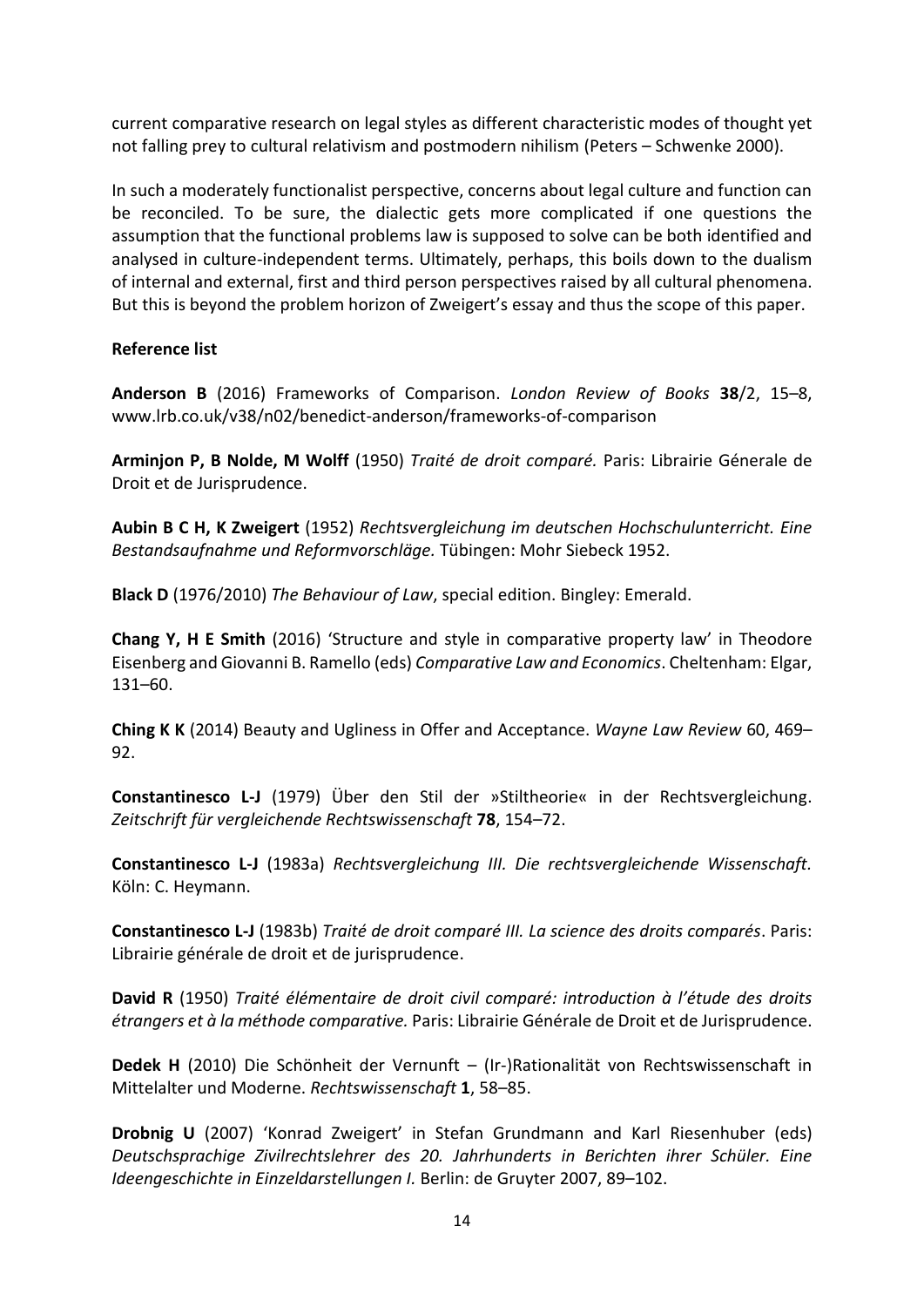**Eörsi Gy** (1973) 'On the problem of the division of legal systems' in Mario Rotondi (ed) *Inchieste di diritto comparato II: Buts et méthodes du droit compare.* Padova: CEDAM, 179– 210.

**Eörsi Gy** (1979) *Comparative Civil (Private) Law: Law Types, Law Groups, the Roads of Legal Development.* Budapest: Akadémiai.

**Ewald W B** (1995) Comparative Jurisprudence (1): What Was It Like to Try a Rat? *University of Pennsylvania Law Review* **143**, 1889–2149.

**Ewald, W B** (1998) The Jurisprudential Approach to Comparative Law: A Field Guide to "Rats" *American Journal of Comparative Law* **46**, 701–7.

**Faure M, J M Smits** (eds) (2011) *Does Law Matter? Law and Economic Growth.* Amsterdam: Intersentia.

**Flohr M** (2017) *Rechtsdogmatik in England*. Tübingen: Mohr Siebeck.

**Forssman E** (2005) *Einfache Nachahmung der Natur, Manier, Stil: Goethes kunstgeschichtliche Grundbegriffe.* Freiburg: Rombach.

**Gassner U M** (1999) *Heinrich Triepel: Leben und Werk*. Berlin: Duncker & Humblot.

**Goethe J W v** (1788) Einfache Nachahmung der Natur, Manier, Stil. Online: [www.literaturwelt.com/werke/goethe/einfachenachahmung.html](http://www.literaturwelt.com/werke/goethe/einfachenachahmung.html)

**Husa J** (2013) The Functional Method in Comparative Law – Much Ado About Nothing? *European Property Law Journal* **2**(1), 4–21.

**Kötz H** (1982) Book review of Eörsi, Gyula: Comparative Civil (private) Law: Law Types, Law Groups, the Roads of Legal Development (Budapest: Akadémiai 1979) *Rabels Zeitschrift für ausländisches und internationales Privatrecht* **46,** 572–8.

**Kötz H** (1998/2005) "Abschied von der Rechtskreislehre?" in Hein Kötz: *Undogmatisches. Rechtsvergleichende und rechtsökonomische Studien aus dreissig Jahren,* eds. Jürgen Basedow, Klaus Hopt, Reinhard Zimmermann. Tübingen: Mohr Siebeck, 91–105.

Kötz H (2009) "Rechtskreislehre" in Jürgen Basedow, Klaus J. Hopt, Reinhard Zimmermann (eds) *Handwörterbuch des Europäischen Privatrechts.* Tübingen: Mohr Siebeck, online: https://hwb-eup2009.mpipriv.de/index.php/Rechtskreislehre

**La Porta R, F Lopez-de-Silanes, A Shleifer** (2008) The Economic Consequences of Legal Origins. *Journal of Economic Literature* **46**, 285–332.

**Legrand P** (2005) Paradoxically, Derrida: For a Comparative Legal Studies. *Cardozo Law Review* **27**, 631–717.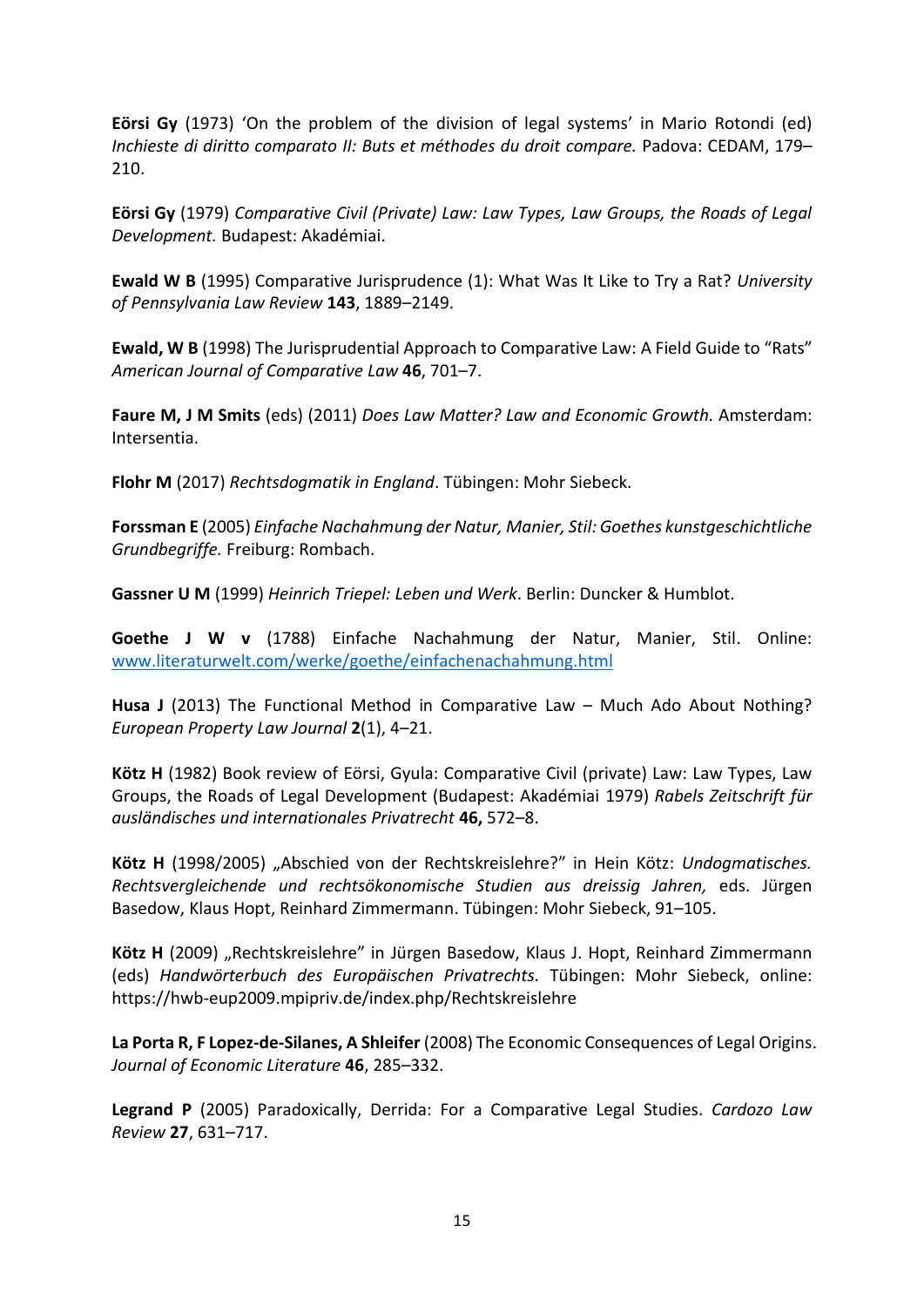**Mercescu A** (2019) Change of Style, Change of Mind: Lawyers' Writing Manners. *International Journal of Law in Context* **15**, this issue

**Michaels R** (2006) 'The Functionalist Method of Comparative Law' in Mathias Reimann and Reinhard Zimmermann (eds) *The Oxford Handbook of Comparative Law*. Oxford: Oxford University Press, 339–82.

**Michaels R** (2011) 'Comparative Law' in Jürgen Basedow, Klaus J. Hopt, Reinhard Zimmermann, and Andreas Stier (eds) *Max Planck Encyclopedia of European Private Law*. Oxford: Oxford University Press, online: https://scholarship.law.duke.edu/faculty\_scholarship/2388/

**Peters A, H Schwenke** (2000) Comparative Law beyond Post-Modernism. *International and Comparative Law Quarterly* **49**, 800–34.

**Rabel E** (1919/1967) 'Aufgabe und Notwendigkeit der Rechtsvergleichung' in Hans G. Leser (ed) Rabel Ernst: *Gesammelte Aufsätze* III. Tübingen: Mohr Siebeck, 1–21.

**Radbruch G** (1947) *Der Geist des englischen Rechts*. Heidelberg: Adolf Rausch-Verlag.

**Redlich F** (1970) Arthur Spiethoff on Economic Styles. *The Journal of Economic History*. **30**, 640–52.

**Schefold B** (1994) 'Nationalökonomie und Kulturwissenschaften: Das Konzept des Wirtschaftsstils' in Knut Wolfgang Nörr – Bertram – Friedrich Tenbruck (eds) *Geisteswissenschaften zwischen Kaiserreich und Republik: Zur Entwicklung von Nationalökonomie, Rechtswissenschaft und Sozialwissenschaft im 20. Jahrhundert.* Stuttgart: Steiner, 215–24.

**Schefold B** (ed) (1994–5) *Wirtschaftsstile I: Studien zum Verhältnis von Ökonomie und Kultur, II: Studien zur ökonomischen Theorie und zur Zukunft der Technik.* Frankfurt: Fischer.

**Schlag P** (2002) The Aesthetics of American Law. *Harvard Law Review* **115**, 1047–118.

**Schürmann E** (2015) Das Recht als Gegenstand der Ästhetik? Über ein kritisches Verhältnis. *Rechtsphilosophie. Zeitschrift für Grundlagen des Rechts* **1**, 1–12.

**Spiethoff A** (1933) 'Die Allgemeine Volkswirtschaftslehre als geschichtliche Theorie. Die Wirtschaftsstile' in Arthur Spiethoff (ed) *Festgabe für Werner Sombart: zur siebenzigsten Wiederkehr seines Geburtstages 19. Jänner 1933.* München: Duncker und Humblot.

**Triepel H** (1947/2007) *Vom Stil des Rechts. Beiträge zu einer Ästhetik des Rechts*, eds Andreas von Arnauld and Wolfgang Durner. Berlin: Berliner Wissenschaftsverlag.

**Valcke C, M Grellette** (2014) 'Three Functions of Function in Comparative Legal Studies' in Maurice Adams and Dirk Heirbaut (eds) *The Method and Culture of Comparative Law. Essays in Honour of Mark van Hoecke*. Oxford: Hart, 99–112.